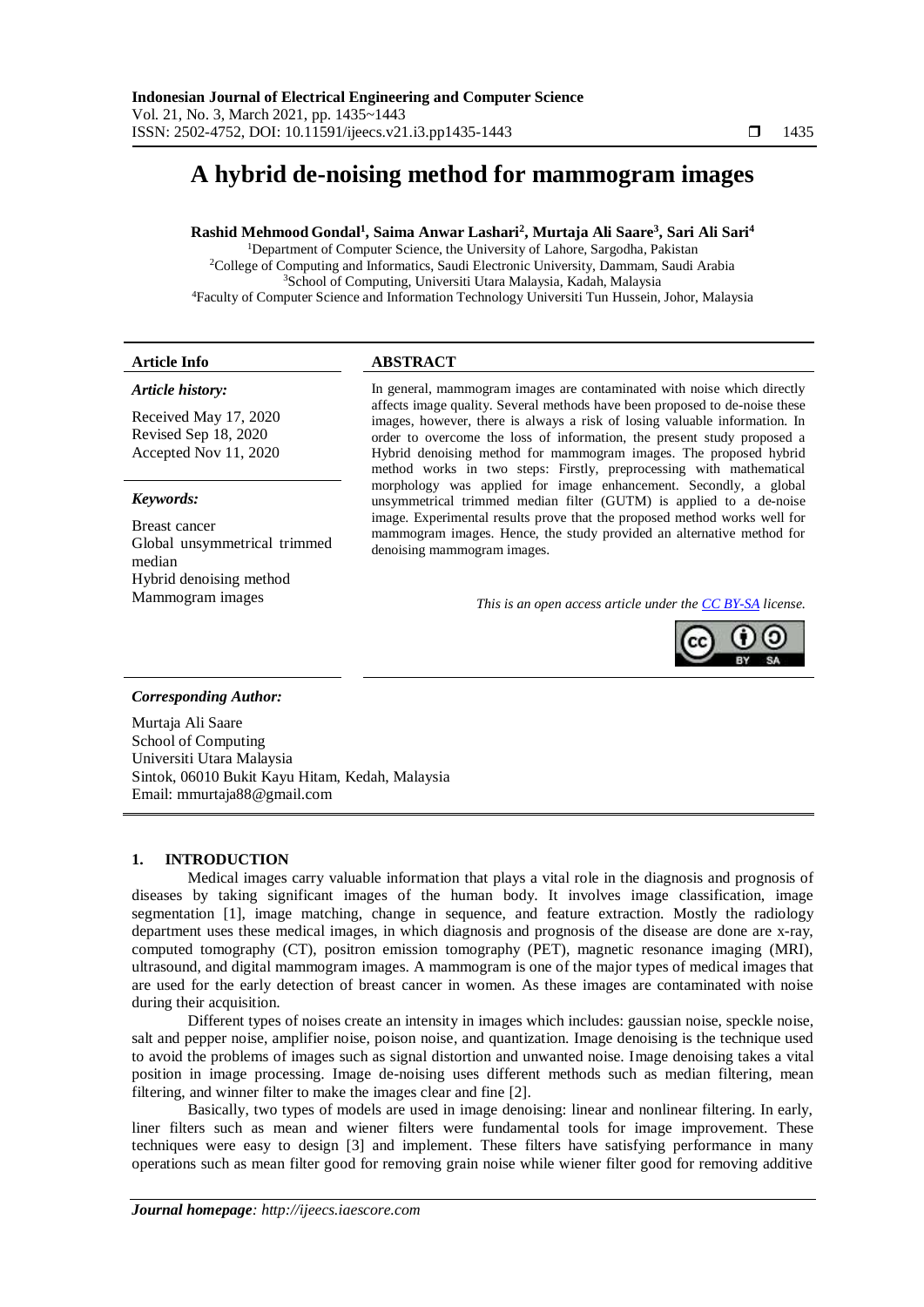noise, both filters are also used for removing noise, however, sometimes it has poor results like linear filter mostly tend to blur the edge of pixel and didn't remove the Gaussian noise and mixed noise [4]. Therefore, the nonlinear denoising techniques having greater coefficients which show the signal and the noise coefficients are tried to reduce to none. These filtering techniques have various advantages and disadvantages [5-7]. Among the different filters, no one overcomes others with respect to computational cost, denoising, and enhancement of the resultant image. Therefore, each noise removal method can be improved further and still is an open research area.

Sawan [8] proposed an enhancement method for medical images by super-resolution. By using different filters such as total variations decomposition, stock filter, and linear interpolation. The stock filter works for edge enhancement and segmentation. In linear interpolation, unknown locations find out by known data values. Therefore, using the median, frost, and wiener a lot of noise is reduced. Kankariya and Gupta [9] proposed the arithmetic mean filtering technique that works automatically as the noise occurs. This technique work when the pixels in the image are founded corrupted, it removes the pixels and replaces that with estimated values. Jaiswal [10] proposed a new approached for the reduction of poison noise in digital images. For denoising median filter, wiener filter, thresholding techniques were applied. This technique works on image decomposition, using wavelet transform and then it applies hard thresholding and soft thresholding techniques for images denoising. This technique was used on 256x256 noisy images. So the best result was found by using the combination of the filtering method and threshold techniques.

Even though some existing linear and non-linear filters are good to de-noise and enhance medical images, however, not best for mammogram images [11]. The drawback behind is image may get blur and may lose some valuable information. To overcome the above-sited issue, a hybrid denoising method based on a global unsymmetrical trimmed median filter (GUTM) embedded with salt & pepper noise is proposed in this study. Based on the research background and the related issues, the objective of this research has been formulated as:

- a) To propose a hybrid denoising method based on a global unsymmetrical trimmed median filter (GUTM) for denoising mammogram images.
- b) To evaluate hybrid denoising method by using mean square error (MSE) [12], peak-signal-to-noise ratio (PSNR) [13], and structural similarity index metric (SSIM) [14].
- c) To validate the performance of the proposed method with existing techniques namely mean, median and winner filter. Performance evaluations of proposed filters are validated with mean, median and winner filter the results are in favor of the proposed method with respect to PSNR, MSE, and SSIM.

#### **2. RESEARCH METHODOLOGY**

The methodology used in the present study composed of eight steps: Firstly a grayscale mammogram image is loaded in mat-lab and assumed as the original image after that image is passed through some pre-processing such as contrast enhancement and intensity change [15]. When the preprocessing phase is completed mathematical morphological function erosion is applied to an image. Later on, salt & pepper noise is embedded in the above image and the image becomes degrade and noisy. For denoising images, select a processing window size for the proposed global unsymmetrical trimmed median filter (GUTM) and the proposed method. The quality of the processed image is evaluated using peak signal to noise ratio (PSNR), mean square error (MSE) structure similarity index matrix (SSIM), and results are compared with existing median, mean, and winner filter technique. Figure 1 illustrates the research design.



Figure 1. Research design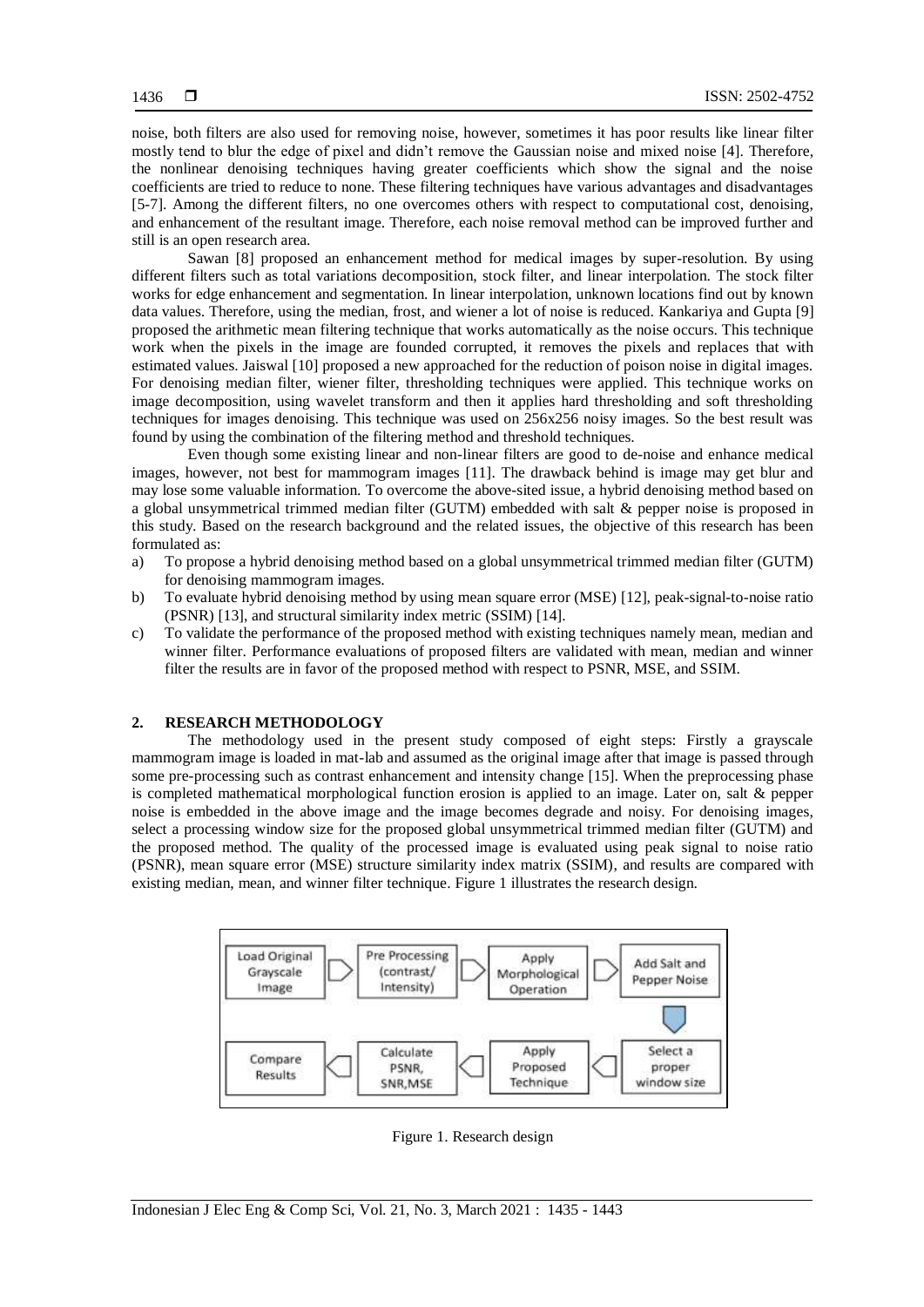#### **3. DATA COLLECTION**

Images for this work are taken from mammogram images analysis society (MIAS). MIAS is a UK research group organization that is interested in mammograms and has generated a database of digital mammogram images. These images are available free of cost on the MIAS website. MIA's dataset contains 322 images collected from 161 patients of both left and right breasts. All the images are gray level and the format is a portable gray map (PGM) [16]. Based on severity, images are classified into three categories described in Table 1.

| Table 1. Image description |             |             |  |  |  |  |  |  |  |
|----------------------------|-------------|-------------|--|--|--|--|--|--|--|
| S. No.                     | <b>MIAS</b> | Description |  |  |  |  |  |  |  |
|                            | Normal      | 207         |  |  |  |  |  |  |  |
|                            | Benign      | 61          |  |  |  |  |  |  |  |
| 3                          | Malignant   | 54          |  |  |  |  |  |  |  |

#### **4. MATHEMATICAL MORPHOLOGY**

Mathematical morphology is a set of the theoretical method of image analysis and provides a characterization of the geometrical structure of an image [17]. Basic operational steps of mathematical morphology are erosion and dilation where all other operations such as opening, closing are derived from these two operations. Combination, opening, and closing operations are used to form a traditional morphological filter. Suppose the discrete input signal  $f(n)$  is defined as  $F=\{0,1,\dots,1\}$  and the structural element g(n) is defined as  $G = \{0,1, \ldots, Y\}$   $Y \geq X$ , then the erosion and dilation operations are defined as follows [18]:

Dilation:

$$
(fOg)(y) = max{f(y-x) + g(x)}
$$
 (1)

Erosion:

 $(fOg)(y) = min{f(y-x) + g(x)}$ 

Where  $y = \{0, 1, \ldots, Y-1\}$  and  $x = \{0, 1, \ldots, X-1\}$ .

# **5. PROPOSED TECHNIQUE GUTM (GLOBAL UNSYMMETRICAL TRIMMED MEDIAN FILTER)**

Global unsymmetrical trimmed median filter using salt and pepper noise is illustrated in Figure 2, where the grayscale image is loaded in and 3\*3-kernel size is selected. Processing pixel P (i, j) is analyzed whether it is noisy or noise-free. However, if the processing pixel is in between the minimum and maximum value of a grayscale image its mean pixel is noise-free and left unchanged. However, if the pixel takes a minimum and maximum gray level value its mean pixel is corrupted with salt or pepper noise and processed according to the proposed method. Figure 2 illustrates the proposed technique. Proposed Technique:

**Step 1**: Select a 2D window having size 3\*3 Assuming that the processing pixel P (i, j) is lies at the center of the pixel.

**Step 2**: Check for the processing pixel is corrupted or uncorrupted.

**Step 3**: If  $0 < P$  (i, j)  $\le 255$  mean processing pixel lie between minimum and maximum so it is uncorrupted and left unchanged.

**Step 4:** If the processing pixel P (i, j) =0 or P (i, j) =255 then it is taken as noisy and processed by the next instruction.

**Step 5**: Arrange the pixel value in the current processing window in ascending order.

**Step 6**: Check the No of a non-noisy pixel in the window and store total no in a variable called 'N'

**Step 7:** Based on the value of 'N' there are the following possible cases.

**Step 8**: If the value of 'N' is zero its mean window did not contain and noise-free pixel so there are three possible cases or go to step 9.

**Case I**: if the window contains all the element '0' pepper noise then replace the noisy pixel  $P(i,j)$  with salt noise (e.g. 255) trimmed Global Unsymmetrical Median filter of the entire image.

**Case II**: if the window contains all the element '255' salt noise then replace the noisy pixel  $P(i,j)$  with pepper noise (e.g. 0) trimmed Global Unsymmetrical Median filter of the entire image.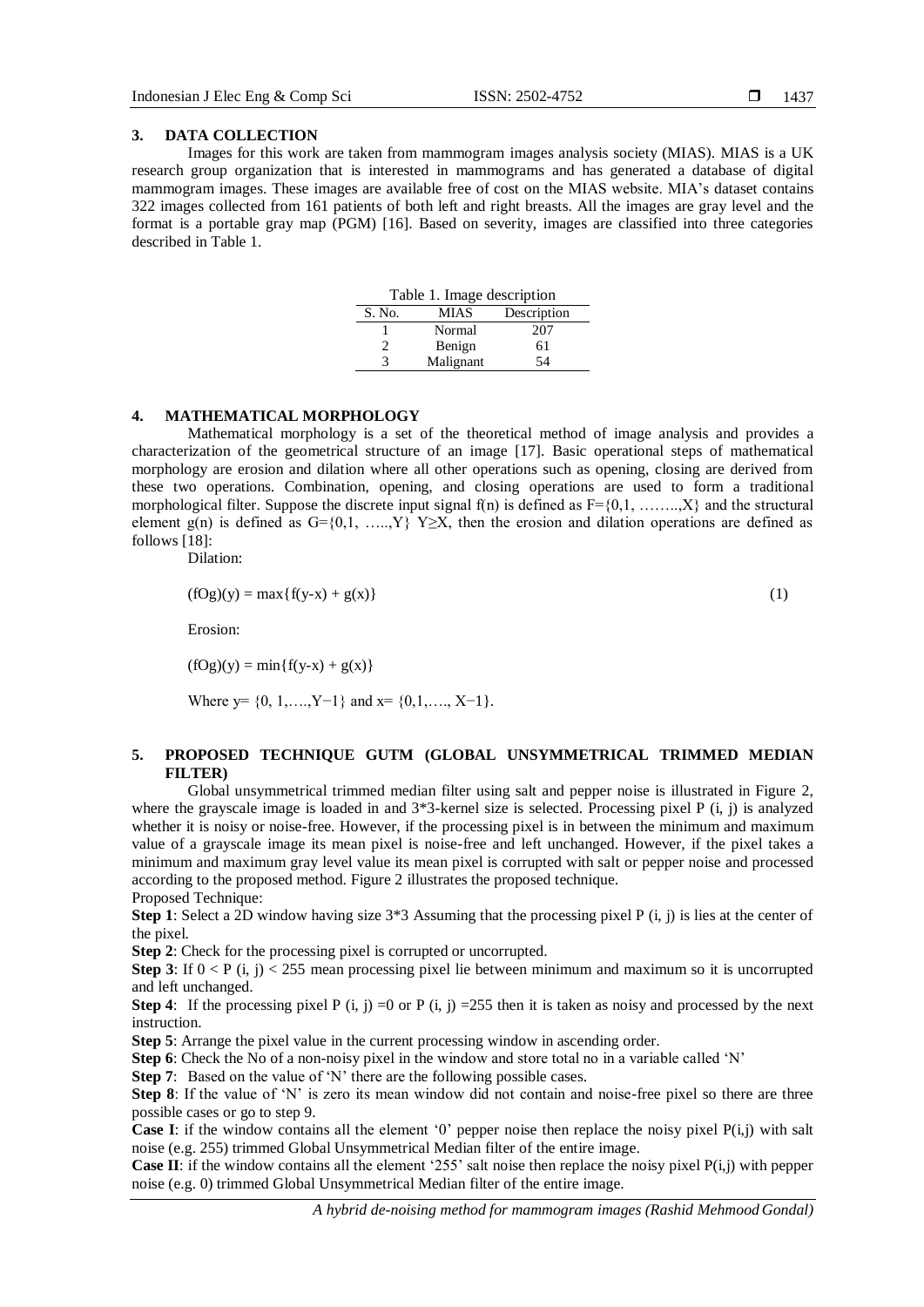**Case III**: if the window contains all the elements '0' & '255' or N  $\leq$ -4 then replace the noisy pixel P(i,j) with the median of the selected window.

**Case IV**: If the value of 'N' is greater or equal to five then take an unsymmetrical trimmed median of the selected window and replace the processing pixel.

**Step 9**: Move to the next pixel and repeat from step 1 to 10 for a remaining pixel in the window.



Figure 2. Flow chart of the proposed technique

# **6. ILLUSTRATION OF PROPOSED METHODOLOGY**

In this section, two different matrices will be discussed. The bigger matrix shows the image segment during the experiment from the original image, and a 3\*3 matrix shows the processing window. Element circled on the left side are taken as processing pixel P (i, j) and on the right side, the matrix is taken as a restored pixel. The square box refers to the current processing window. If processed Pixel is between 0 & 255 so it's mean not noisy and remains unchanged. In this case P (i, j) hold the value 5 which is not equal to 0 or 255 and is considered non-noisy, and is kept unchanged. Figure 3 illustrates the process to find whether the pixel is noisy or not.

#### **Case I:**

The  $P(i,j)$  is noisy '0' and all its neighbor in the selected window are '0' as all the pixel in the window are zero (pepper noise) so in this case, check the whole image and remove all salt noise from the whole image and take the median of reaming pixels in entire image and replace with current pixel. Figure 4 illustrates case I.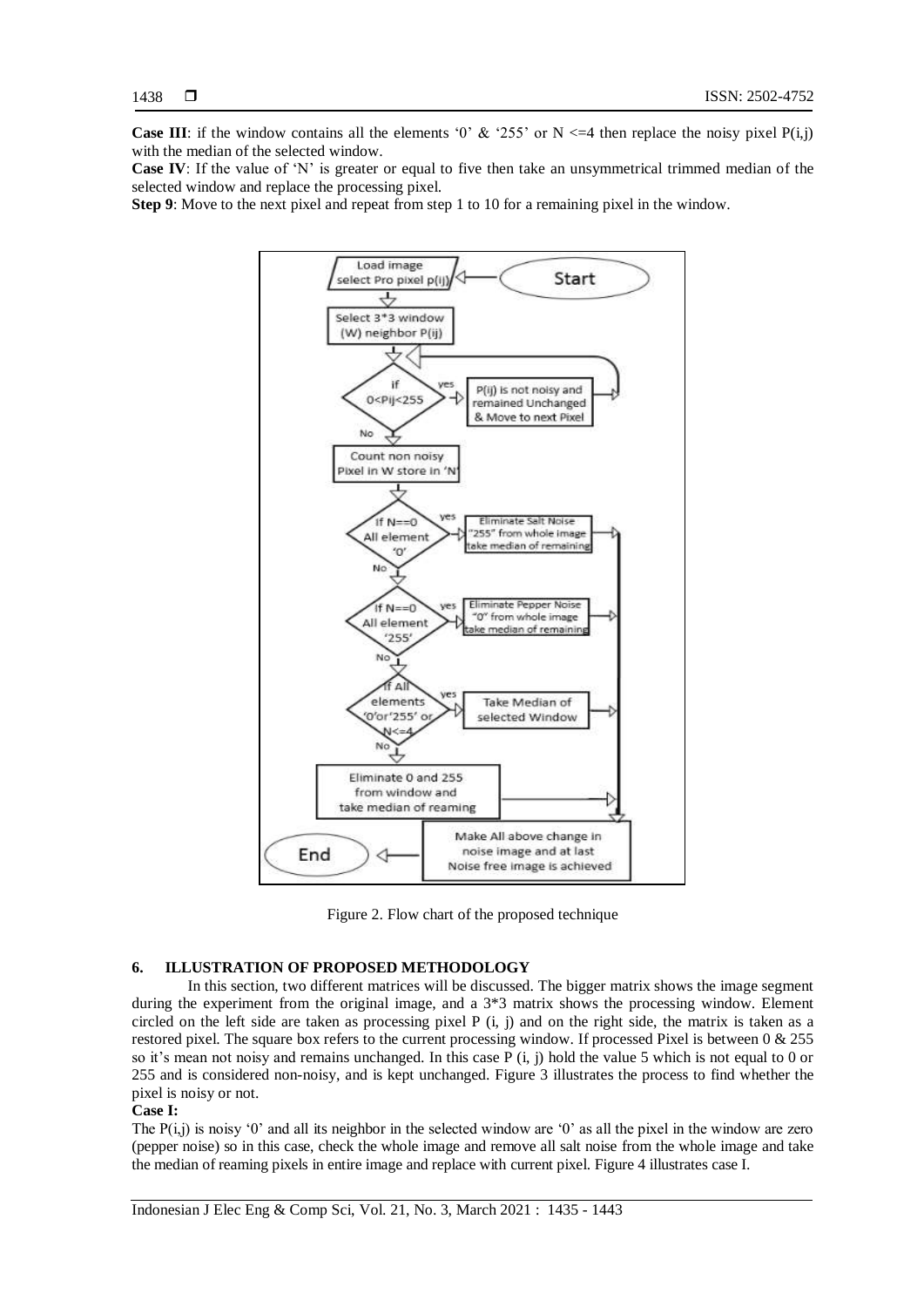|  |  | $\begin{pmatrix} 2 & 4 & 4 & 5 & 4 \\ 3 & 4 & 5 & 4 & 6 \\ 2 & 4 & 7 & 6 & 8 \\ 6 & 5 & 7 & 4 & 6 \\ 6 & 4 & 5 & 6 & 4 \end{pmatrix}$ |  | $\begin{pmatrix} 2 & 4 & 4 & 5 & 4 \\ 3 & 4 & \bigodot & 4 & 6 \\ 2 & 4 & 7 & 6 & 8 \\ 6 & 5 & 7 & 4 & 6 \\ 6 & 4 & 5 & 6 & 4 \end{pmatrix}$ |  |
|--|--|---------------------------------------------------------------------------------------------------------------------------------------|--|----------------------------------------------------------------------------------------------------------------------------------------------|--|
|  |  |                                                                                                                                       |  |                                                                                                                                              |  |
|  |  |                                                                                                                                       |  |                                                                                                                                              |  |

| 6   | 9   | 0              | 0        | 0  |                                        |     | 0                |              | 0  |
|-----|-----|----------------|----------|----|----------------------------------------|-----|------------------|--------------|----|
| 0   | 0   | 0              | $\bf{0}$ | 0  | 0                                      | 0   | 0                | $\mathbf{z}$ | 0  |
| 255 | 4   | 0              | 0        | 0  | 255                                    | 4   | $\boldsymbol{0}$ | 0            | 0  |
| 13  |     |                | 9        | 11 | $\begin{array}{c} 13 \\ 6 \end{array}$ |     |                  |              |    |
| 6   | 255 | 3 <sup>2</sup> | 255      | 5/ |                                        | 255 | з                | 255          | 5. |

Figure 3. Illustration to find the noisy pixel Figure 4. Illustration of the case I

In Figure 4 selected window contain all the pixel pepper noise '0' so take all the element of image and change 2D array into 1D **(6 9 0 0 0 0 0 0 0 0 255 4 0 0 0 13 4 7 9 11 6 255 3 255 5)** now trim the salt noise (e.g. 255) from Array and arrange reaming in ascending order**. (0 0 0 0 0 0 0 0 0 0 0 3 4 4 5 6 6 7 9 9 11 13).** Find the median of 1D array as the center elements of sorted array are 0 and 3 so median is  $(0+3)/2=1.5$ almost 2. Now replace the processing pixel with 2 as in Figure 4 on right side.

#### **Case II:**

The  $P(i,j)$  is noisy '255' and all it's neighbor in a selected window are '255' as all the pixel in the window are 255 (salt noise) so in this case, check the whole image and remove all pepper noise from the whole image and take the median of reaming pixels in entire image and replace with processing pixel. Figure 5 illustrates case II.

|   |                                                                                                                            |   |                  | $\left(\begin{array}{c}9\\2\end{array}\right)$ |                |                                                                                                                                                                                                                |  | n |
|---|----------------------------------------------------------------------------------------------------------------------------|---|------------------|------------------------------------------------|----------------|----------------------------------------------------------------------------------------------------------------------------------------------------------------------------------------------------------------|--|---|
|   | $\begin{array}{ccccc} \text{255} & 255 & 255 & 3 \\ \text{55} & 255 & 255 & 7 & \text{\_255} & 255 & 0 & 0 \\ \end{array}$ |   | $\angle$ 255 0 0 |                                                |                | $\begin{array}{ccc} \textbf{255} & \textbf{255} & \textbf{255} & \textbf{3} \\ \textbf{255} & \textbf{132} & \textbf{255} & \textbf{7} \\ \textbf{255} & \textbf{255} & \textbf{255} & \textbf{0} \end{array}$ |  |   |
|   |                                                                                                                            |   | 9                |                                                | $\overline{0}$ |                                                                                                                                                                                                                |  |   |
| 6 |                                                                                                                            | з |                  |                                                |                |                                                                                                                                                                                                                |  |   |

Figure 5. Illustration of case II

In Figure 5 selected window contain all the pixel salt noise '255' so take all the elements of the image and change the 2D array into 1D **(255 255 255 3 9 255 255 255 7 2 255 255 255 0 0)** now trim the pepper noise (e.g. 0) from Array and arrange to remain in ascending order**. (2 2 3 3 4 4 5 6 7 9 9 255 255 255 255 255 255 255 255 255 255 255).** Find the median of the 1D array as the central elements of the sorted array are 9 and 255 so the median is  $(9+255)/2=132$ . Now replace the processing pixel with 132 as in Figure 5 on the right side.

#### **Case III:**

The  $P(i,j)$  is noisy '0' or '255', and it's neighbor in a selected window are noisy and non-noisy. Now check and count non-noisy pixel if these are less or equal to 4 arrange all the elements in a window in ascending order and find the median and replace with processing pixel. Figure 6 illustrate case III.

|  | $\begin{pmatrix} 3 & 9 & 3 & 255 & 3 \ 5 & 3 & 0 & 3 & 4 \ 3 & 7 & 4 & 255 & 3 \ 8 & 255 & 3 & 0 & 255 \ 3 & 3 & 0 & 4 & 0 \end{pmatrix} = \begin{pmatrix} 3 & 9 & 3 & 255 & 3 \ 5 & 3 & 0 & 3 & 4 \ 3 & 7 & 4 & 255 & 3 \ 8 & 255 & 3 & 3 & 255 \ 3 & 3 & 0 & 4 & 0 \end{pmatrix}$ |  |  |  |  |
|--|-------------------------------------------------------------------------------------------------------------------------------------------------------------------------------------------------------------------------------------------------------------------------------------|--|--|--|--|
|  |                                                                                                                                                                                                                                                                                     |  |  |  |  |
|  |                                                                                                                                                                                                                                                                                     |  |  |  |  |
|  |                                                                                                                                                                                                                                                                                     |  |  |  |  |
|  |                                                                                                                                                                                                                                                                                     |  |  |  |  |

Figure 6. Illustration of case III

In the Figure 6, processing pixel  $P(i,j)$  is 0 selected window contain pixel noisy and non-noisy. Now count a number of non-noisy pixels and store in variable 'N'. As in this situation 'N' is equal to 4. Change the element of the selected window from 2D array to 1D **(4 255 3 3 0 255 0 4 0)** Arrange elements in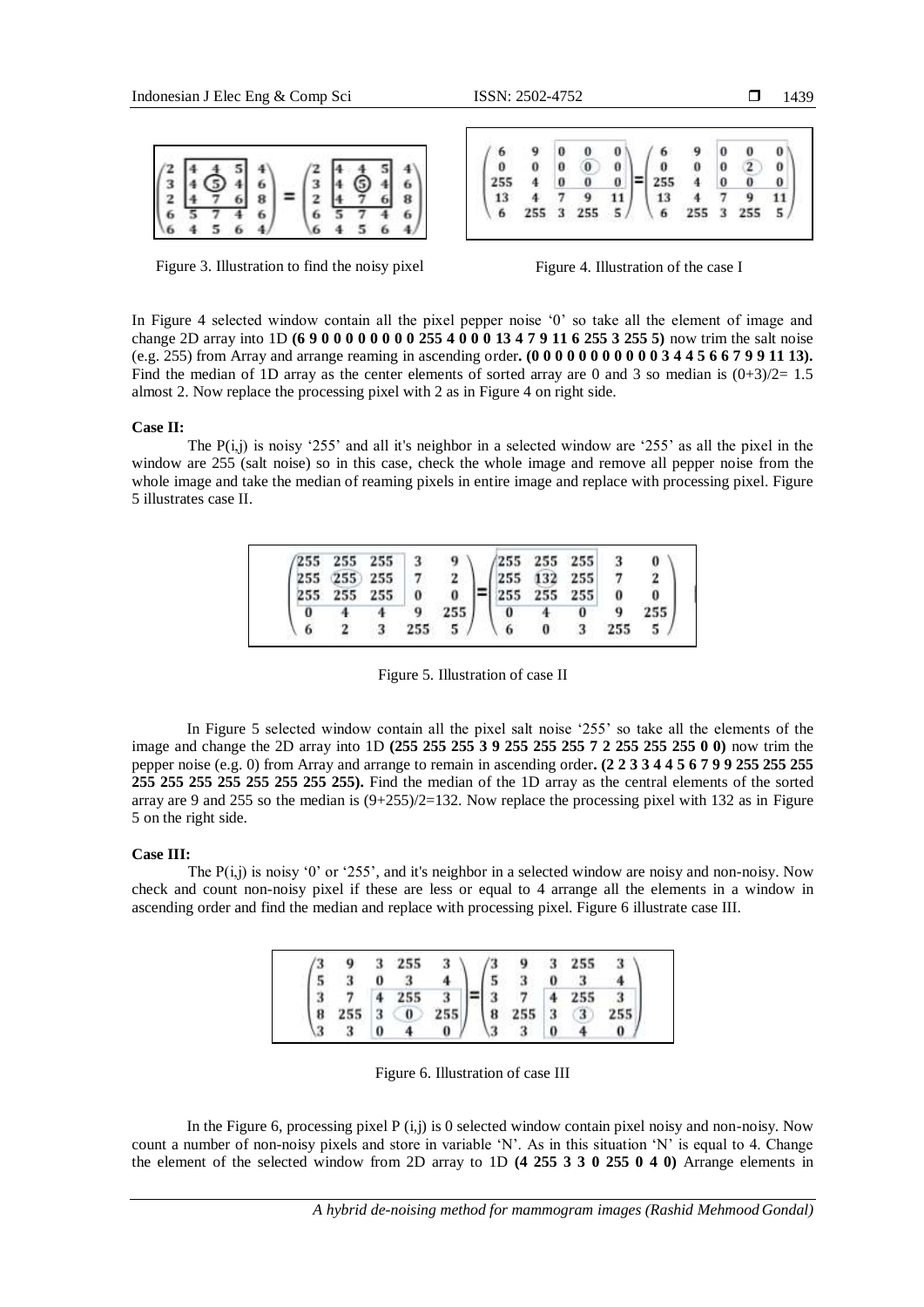ascending order**. (0 0 0 3 3 4 4 255 255).** Find the median of the 1D array as the central elements of a sorted array is 3 so the median is 3. Now replace the processing pixel '0' with '3' as in Figure 6 on the right side.

#### **Case IV:**

The  $P(i,j)$  is noisy '0' or '255', and its neighbors in the selected window are noisy and non-noisy. Now check and count non-noisy pixel if these are greater or equal to 5 arrange all the elements in a window in ascending order trim '0' and '255' find the median of remaining to replace with processing pixel. Figure 7 illustrates case IV.

|                                                       | $\begin{pmatrix} 9 & 3 & 3 & 3 \\ 3 & 3 & 3 & 3 \\ \hline 3 & 3 & 3 & 3 \\ \hline 255 & 3 & 3 & 3 \\ \hline 3 & 0 & 3 & 3 \end{pmatrix} = \begin{pmatrix} 3 & 9 & 3 & 3 & 3 \\ 3 & 3 & 3 & 3 & 3 \\ \hline 3 & 3 & 3 & 3 & 3 \\ \hline 3 & 3 & 3 & 3 & 3 \\ \hline 3 & 3 & 0 & 3 & 3 \end{pmatrix}$ |  |  |  |  |  |
|-------------------------------------------------------|-----------------------------------------------------------------------------------------------------------------------------------------------------------------------------------------------------------------------------------------------------------------------------------------------------|--|--|--|--|--|
| $\begin{pmatrix} 3 \\ 3 \\ 3 \\ 3 \\ 3 \end{pmatrix}$ |                                                                                                                                                                                                                                                                                                     |  |  |  |  |  |
|                                                       |                                                                                                                                                                                                                                                                                                     |  |  |  |  |  |
|                                                       |                                                                                                                                                                                                                                                                                                     |  |  |  |  |  |

Figure 7. Illustration of case IV

In the Figure 7 processing pixel  $P(i,j)$  is 255 selected windows contain pixel noisy and non-noisy. Now count the number of non-noisy pixels and store in variable 'N'. As in this situation 'N' is equal to 7 greater than 5. Change the element of the selected window from 2D array to 1D **(3 3 3 3 255 3 3 3 0)** Arrange elements in ascending order**. (0 3 3 3 3 3 3 3 255).** Trim '0' and '255' from the array and find the median of reaming array **(3 3 3 3 3 3 3)** as the central elements of a sorted array is 3 so median is 3. Now replace the processing pixel '255' with '3' as in Figure 7 on the right side.

#### **7. RESULTS AND DISCUSSION**

This section describes the validation scenarios of the proposed methodology with mathematical morphology (MM) and in the absence of MM. Experiments were conducted on different normal, benign, and malignant mammogram images. Images were embedded with salt and pepper noise. Experiments were performed and results are compared with other existing denoising techniques such as; mean filter, median filter, and Wiener filter. Results indicate that the proposed GUTM technique exhibits better quantitative measurements in the form of PSNR, MSE. SSIM [19].

A. Peak Signal-to-Noise Ratio (PSNR)

$$
PSNR = 10 \log_{10} \left( \frac{Max_I^2}{MSE} \right) = 20 \log_{10} \left( \frac{MaxI}{MSE} \right) \dots (12)
$$

B. Measurement of MSE

The MSE is defined as:

$$
MSE = \sum_{x=y=1}^{N} [f(x,y) - F(x,y)]^2 / N^2
$$
-----[20]

C. Structural Similarity Index Metric (SSIM) The SSIM is computes as:

$$
SSIM(a,b) = \frac{(2 \times \bar{a}\bar{b} + c1)(2 \times \sigma_{ab} + c2)}{(\sigma_a^2 + \sigma_b^2 + c2) \times ((\bar{a})^2 + (\bar{b})^2 + c1)} \dots (21)
$$

Where

 $\bar{a}$  : is the average of a,  $\bar{b}$  : is the average of b,  $\sigma_{ab}$  : represent the standard deviation of a and b.

Comparison of different techniques such as mean filter, winner filter, median filter, median filter with mathematical morphology, global unsymmetrical trimmed median filter, and proposed hybrid GUTM is shown in the Table 2. Results show that the proposed technique works better for mammogram images having PSNR 52.31 and MSE 0.37 and SSIM 0.99. Table 2 shows a comparison of the proposed technique with existing. Figures 8-10 shows PSNR, MSE, and SSIM for mammogram image. Figures 11-13 illustrate the graphical representation of PSNR, MSE, SSIM values for several mammogram images respectively.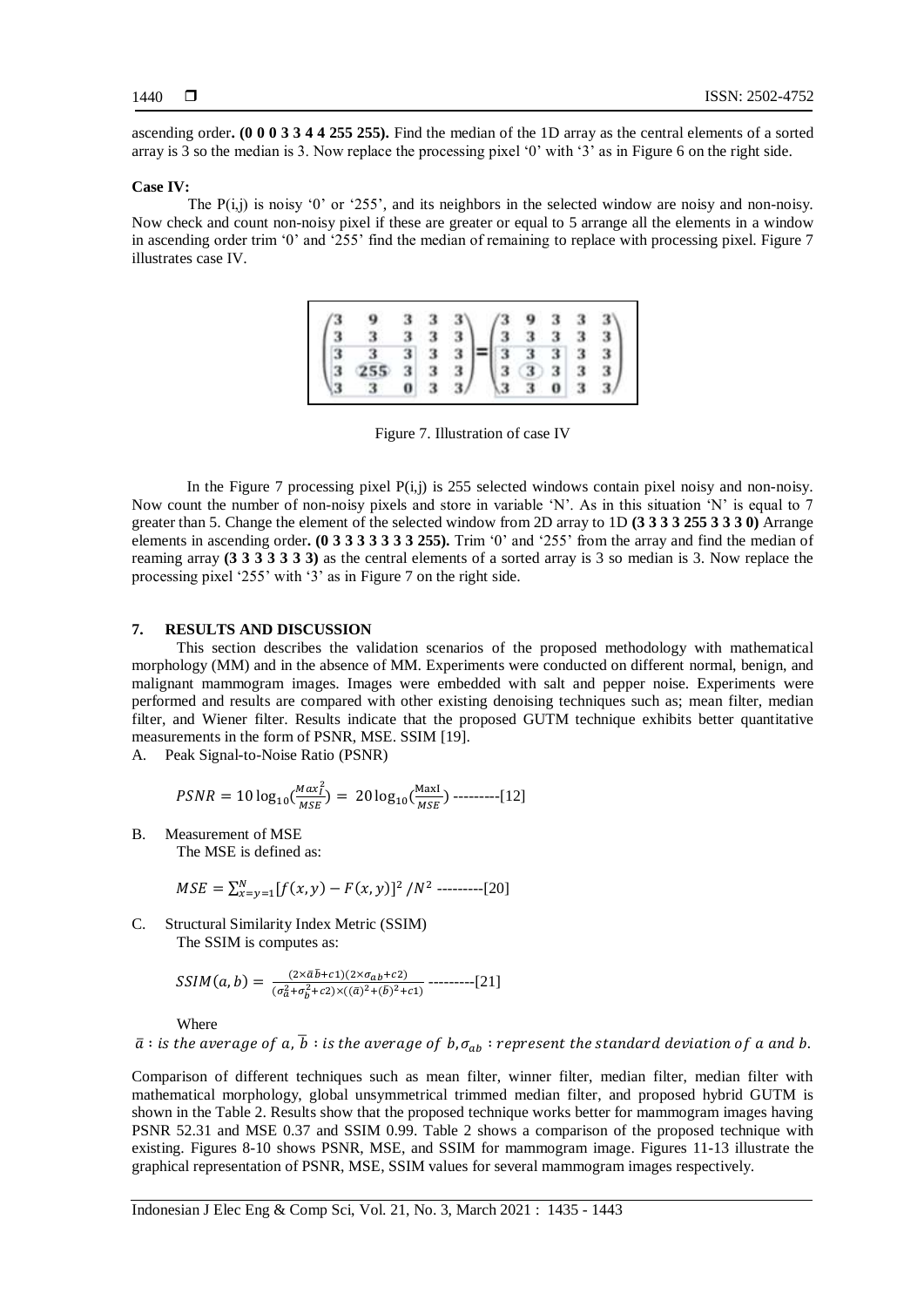1441

|             |             |        |        |        |        | Table 2. Shows the PSNR, MSE, SSIM value for normal, benign, and malignant images |             |                  |
|-------------|-------------|--------|--------|--------|--------|-----------------------------------------------------------------------------------|-------------|------------------|
| Test Type   | Severity of | Image  | Mean   | Winner | Median | <b>Median Filter</b>                                                              | <b>GUTM</b> | <b>GUTM</b> with |
|             | Image       | Name   | Filter | Filter | Filter | With MM                                                                           |             | MМ               |
|             | Normal      | mdb322 | 28.78  | 20.99  | 36.2   | 39.58                                                                             | 45.32       | 52.31            |
| <b>PSNR</b> | Benign      | mdb188 | 28.28  | 20.52  | 38.31  | 39.2                                                                              | 47.92       | 49.65            |
|             | Malignant   | mdb216 | 28.62  | 20.95  | 35.29  | 37.62                                                                             | 43.29       | 48.44            |
|             | Normal      | mdb322 | 86.05  | 517.25 | 9.32   | 7.14                                                                              | 0.98        | 0.37             |
| <b>MSE</b>  | Benign      | Mdb005 | 76.91  | 483.8  | 3.45   | 8.64                                                                              | 1.52        | 0.53             |
|             | Malignant   | mdb256 | 83.14  | 495.08 | 16.01  | 10.48                                                                             | 1.24        | 0.5              |
|             | Normal      | mdb018 | 0.19   | 0.12   | 0.89   | 0.94                                                                              | 0.98        | 0.99             |
| <b>SSIM</b> | Benign      | mdb001 | 0.25   | 0.16   | 0.95   | 0.95                                                                              | 0.99        | 0.99             |
|             | Malignant   | mdb216 | 0.36   | 0.23   | 0.89   | 0.94                                                                              | 0.98        | 0.99             |



Figure 8. Comparison of PSNR for normal image Figure 9. Comparison of MSE for benign image



Figure 10. Comparison of SSIM for malignant image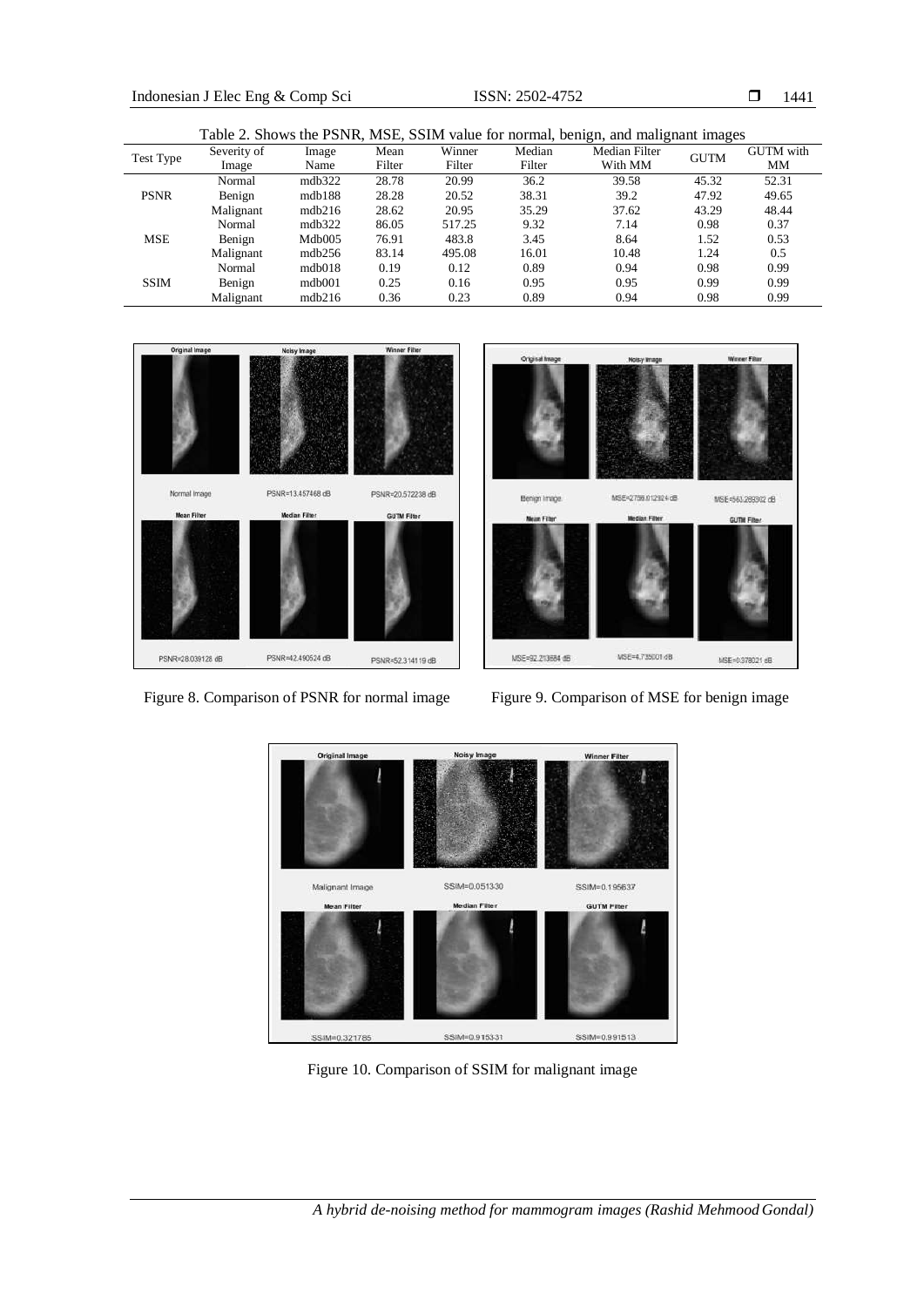

Figure 11. Graphical representation of PSNR for normal, benign, and malignant image



Figure 12. Graphical representation of MSE for normal, benign, and malignant image



Figure 13. Graphical representation of SSIM for normal, benign, and malignant image

# **8. COMPARISON OF EXISTING TECHNIQUE WITH PROPOSED HYBRID DENOISING METHOD**

In this section, a comparison of different techniques namely adaptive median filter, mean filter, hybrid median filter, moving average filter and gaussian low pass filter is performed with the proposed hybrid GUTM method. Results show that the proposed technique works better for mammogram images having PSNR 52.31 and MSE 0.37. Table 3 shows the comparison of the proposed technique with related work.

|                                                                                 |      | - - -<br>- –              |             |            |
|---------------------------------------------------------------------------------|------|---------------------------|-------------|------------|
| Technique                                                                       | Year | Noise Type                | <b>PSNR</b> | <b>MSE</b> |
| Db3 Wavelet Transform [22]                                                      | 2014 | Gaussain Noise            | 48.79       | 0.85       |
| <b>HAAR Wavelet Transform [22]</b>                                              | 2014 | Gaussain Noise            | 48.30       | 0.96       |
| Median FILter And CLAHE [23]                                                    | 2015 | Mix Noise                 | 50.67       | 0.90       |
| Fast Discrete Curvelet Transform via UneqiSpaced Fast Fourier<br>Transform [24] | 2017 | Several noise             | 39.42       | 7.43       |
| Multiple description Gaussian noise channel [25]                                | 2017 | Gaussian Noise            | 37.87       | 10.63      |
| Moving Average Filter [26]                                                      | 2018 | Salt & Pepper             | 35          | 3.4        |
| Gaussian Low pass filter [27]                                                   | 2018 | Salt & Pepper             | 38          | 1.3        |
| Tristate filter (TSF) [24]                                                      | 2019 | Salt & Pepper             | 44.71       | 2.4        |
| Hybrid Denoising Method based on GUTM (Proposed Method)                         | 2020 | Salt & Pepper and Gausain | 52.31       | 0.37       |

Table 3. Comparison of PSNR and MSE value for mammogram image

#### **9. CONCLUSION**

In this work, a hybrid denoising method is proposed for mammogram images. Mammogram contains useful information about the diagnosis and prognosis of breast cancer in women. However, noise in mammogram often disturb image important information and make it difficult for the radiologist to diagnosis. The proposed hybrid method is used to de-noise the image and to enhance the image quality by keeping image important information unchanged. Different experimental setups were designed to obtain PSNR, MSE, and SSIM. Later, validated with existing denoising techniques namely mean falter, wiener filter, and median filter. Results show that the proposed method performs well for denoising mammogram images.